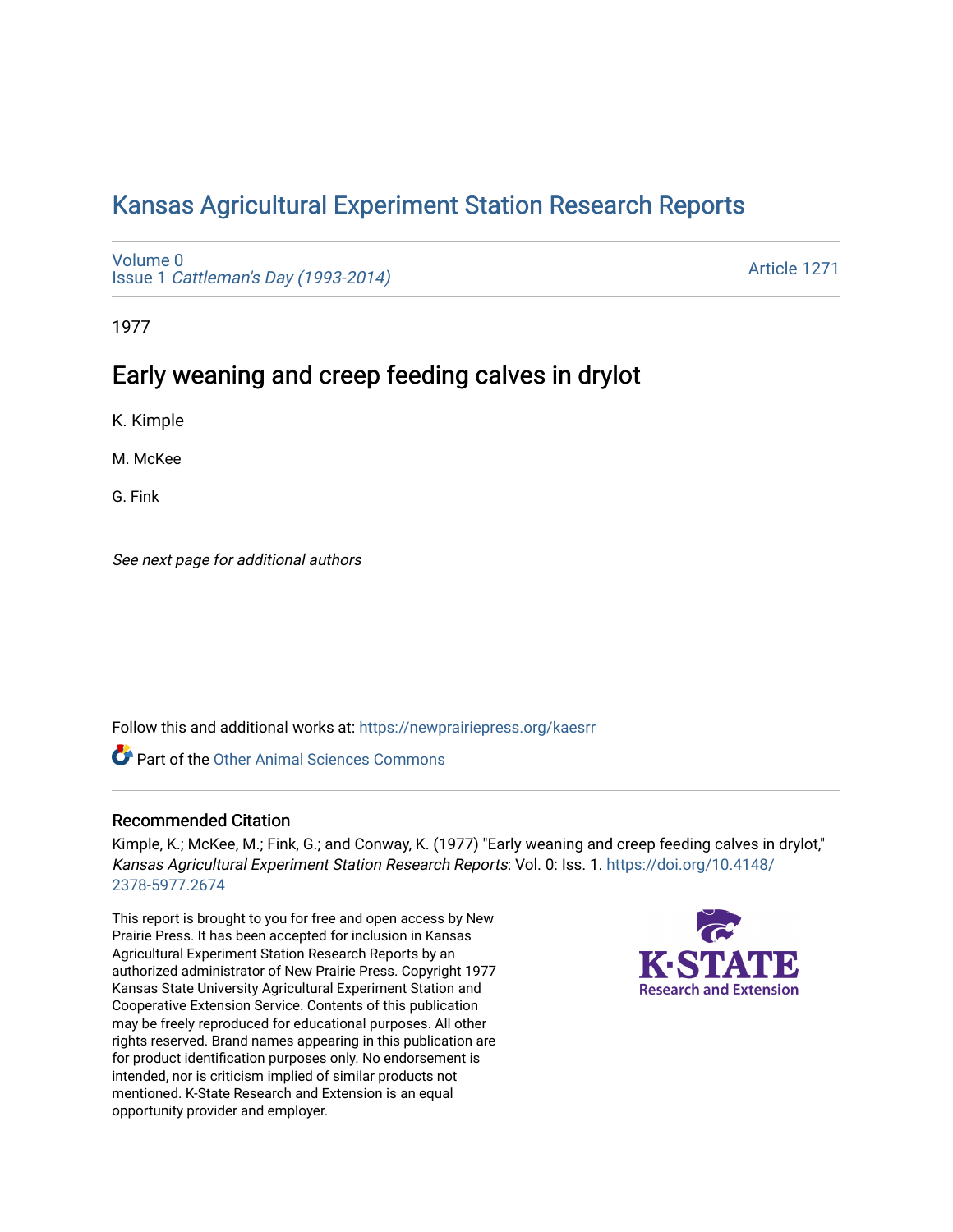## Early weaning and creep feeding calves in drylot

## Abstract

Performances of 125 commercial Hereford-cross and percentage Simmental calves were evaluated by comparing early weaning at 50 days of age (+25), nursing calves receiving a creep in drylot, and calves nursing in drylot without creep. Both a starter and growing creep were tested. Early weaned calves gained more (261 lbs., 299 lbs.) than either creep fed (251 lbs., 277 lbs.) or noncreep fed (107 lbs., 125 lbs.) calves during the 107-day trial. The best combined energy efficiency of dam and calf was for the early weaned group, and dams of early weaned calves began cycling sooner in the breeding season.

### Keywords

Report of progress (Kansas State University. Agricultural Experiment Station); 291; Cattlemen's Day, 1977; Beef; Weaning; Creep feeding; Drylot

### Creative Commons License



This work is licensed under a [Creative Commons Attribution 4.0 License](https://creativecommons.org/licenses/by/4.0/).

### Authors

K. Kimple, M. McKee, G. Fink, and K. Conway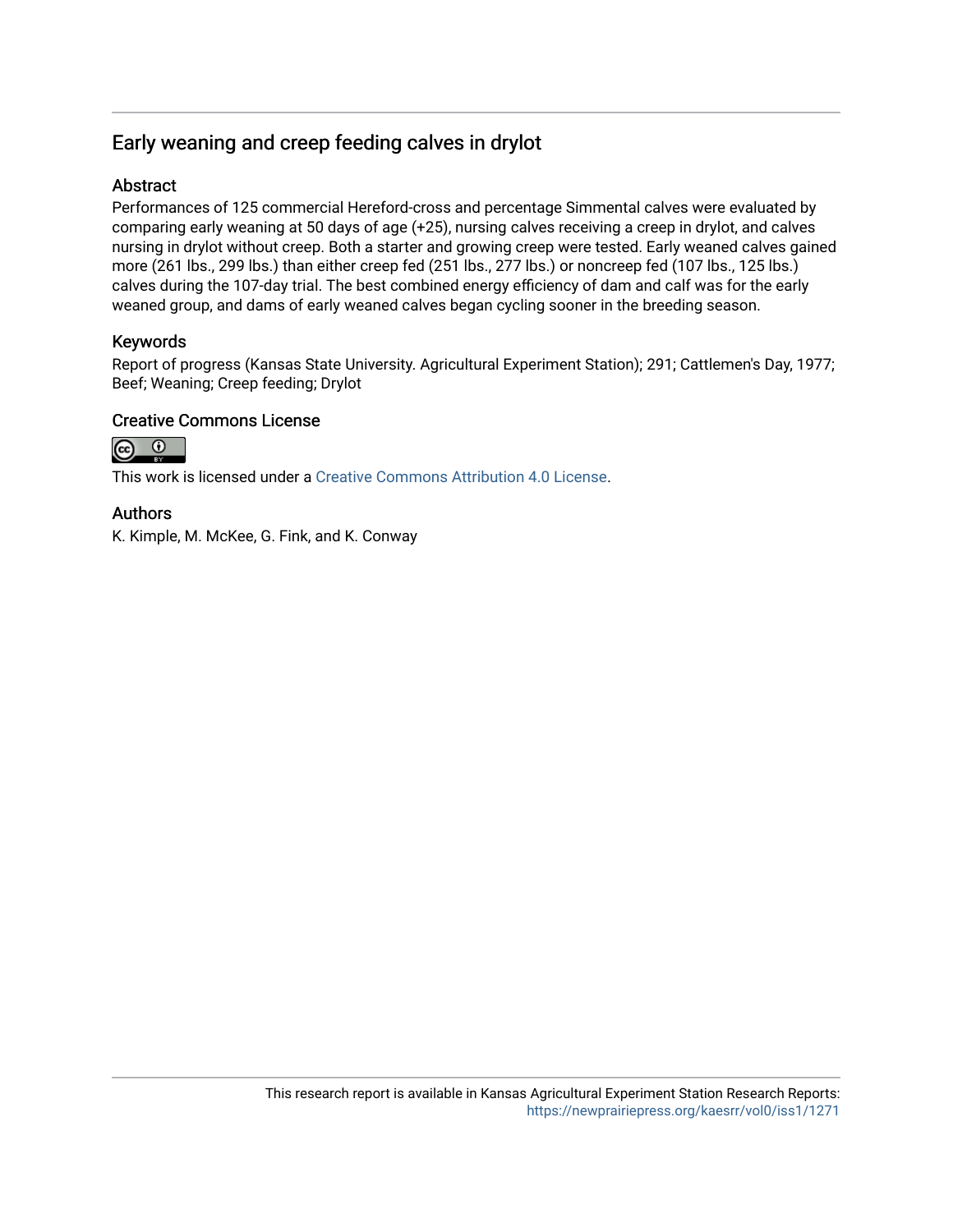8

Early Weaning and Creep Feeding Calves in Drylot

Kris Kimple, Miles McKee, Galen Fink, and Ken Conway

#### Summary

Performances of 125 commercial Hereford-cross and percentage Simmental calves were evaluated by comparing early weaning at 50 days of age (±25), nursing calves receiving a creep in drylot, and calves nursing in drylot without creep. Both a starter and growing creep were tested.

Early weaned calves gained more (261 lbs., 299 lbs.) than either creep fed (251 lbs., 277 lbs.) or noncreep fed (107 lbs., 125 lbs.) calves during the 107-day trial. The best combined energy efficiency of dam and calf was for the early weaned group, and dams of early weaned calves began cycling sooner in the breeding season.

#### Introduction

Reducing cow feed costs is a major obstacle facing confinement systems. Since intake of confinement cows may be closely controlled, early weaning of calves permits lower quality, less expensive maintenance rations to be fed while calf needs are being met by creep feed. Other potential uses of early weaning could include: (1) emergency situations such as drought, (2) induced twinning, (3) fall calving where heavy winter feeding would be required, and (4) to accelerate rebreeding of first- and second-calf heifers.

#### Experimental Procedure

Ninety commercial calves from Hereford dams and Angus, Charolais, and Hereford bulls and 35 percentage Simmental calves were used in a 107day trial (May 10 to August 25). All calves were born in confinement and were allotted by age, sex (59 heifers and 66 males), and breed among three treatment groups:  $(1)$  early weaned at 50 days of age  $(±25)$ ,  $(2)$  continued nursing on creep, and (3) continued nursing without creep. Within each management group commercial calves were further divided by age and sire into three sub-treatments:  $(1)$  implanted once with Ralgro,  $(2)$  implanted and re-implanted 60 days later, and (3) no implants.

Cows were allotted by calf treatment, with Simmental and Hereford cows grouped separately (6 total groups). Cow weight and condition changes from a pre-calving record (February 12) were similar for each group. Cows were weighed on and off test after 12 hr. fasts and were condition scored visually each time. Calves were weighed monthly  $(5 \times)$ .

Early weaned calves were housed indoors for 18 days with access to a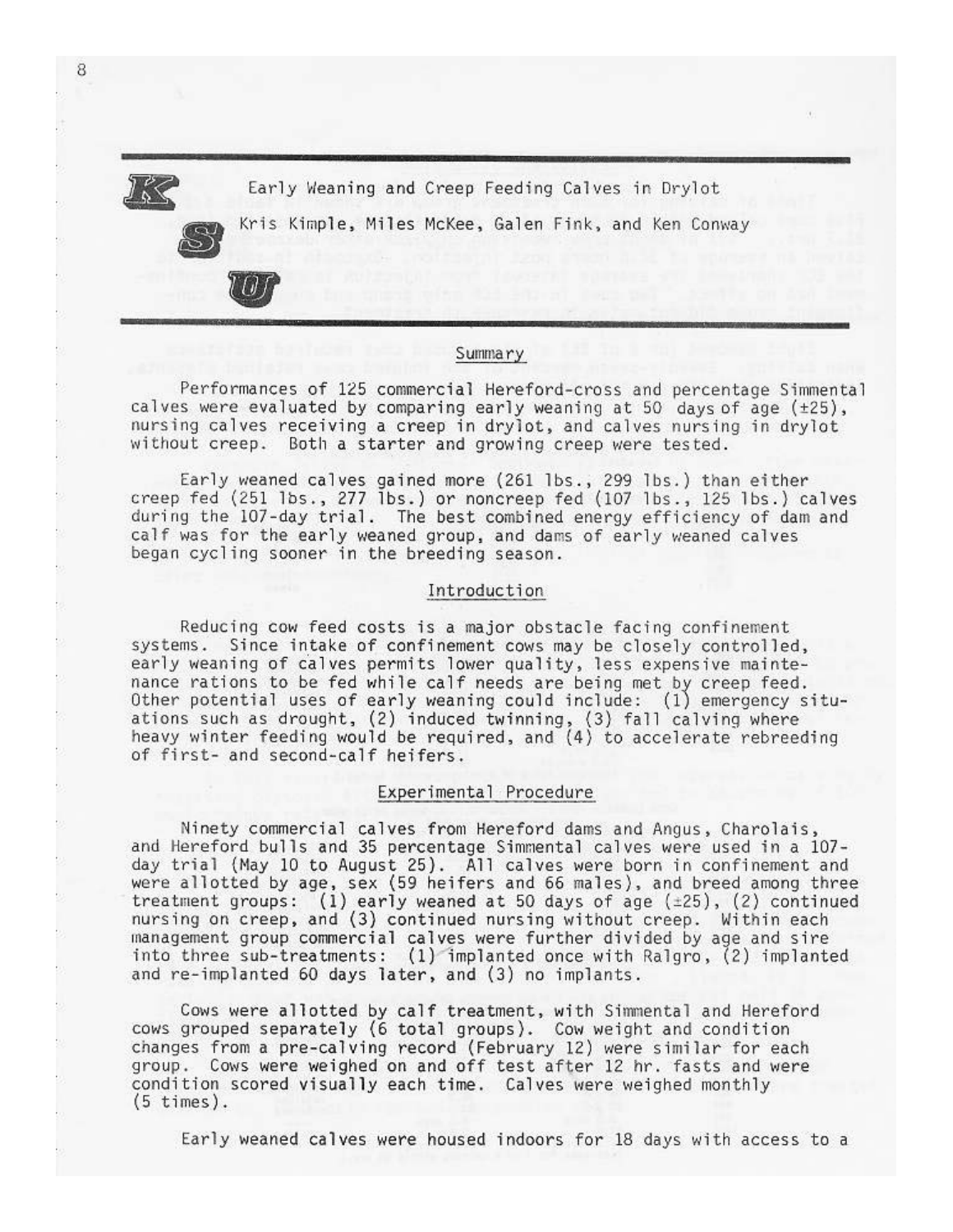free-choice starter creep (table 5.1) and fresh water. Calves were then moved outside and were shifted gradually to the standard creep beginning 50 days post-weaning. Approximately 6 lbs/hd/day of prairie hay was also provided the last month on test. Calves on creep nursing their mothers had access to the standard creep (table 5.1) throughout the test. Cows were fed three different silages during the summer (table 5.2). Wheat straw was fed in addition to silage during July. Milo and a protein supplement<sup>a</sup> were also fed throughout the trial to meet requirements. Additional energy was offered cows whose calves were not on creep toward the end of the test.

## Results and Discussion

Early-weaned and creep-fed calves gained significantly more than noncreep fed nursing calves for both dam-breed groups. Calves receiving no creep also had more eye infections, which apparently were nutritionally related. Serious problems were not encountered in weaning at 50 days; calf gains were highest for that group. Nursing calves receiving creep feed did not respond to implants.

All cows, except for Simmentals whose calves received no creep, were in gaining condition throughout the summer, indicating above maintenance nutrition. Performance indicates that dry cows could have been further restricted, which would have increased energy efficiency of the group weaned early  $(6.8$  lbs. TDN/lb. of calf produced) over the creep fed  $(7.3)$ lbs. TDN/1b. calf produced) and noncreep (14.3 lbs. TDN/1b. calf produced) groups. Cows whose calves were weaned early also began cycling earlier in the breeding season.

These data indicate that creep feeding may be beneficial in drylot cow-calf production.

<sup>&</sup>lt;sup>a</sup>Supplement formulation lbs/ton: SBOM, 1070; rolled milo, 491; salt, 200; bone meal, 134; urea, 64; Z-10 trace mineral, 20; aurofac 10, 15; vitamin A, 6; wet molasses, 40.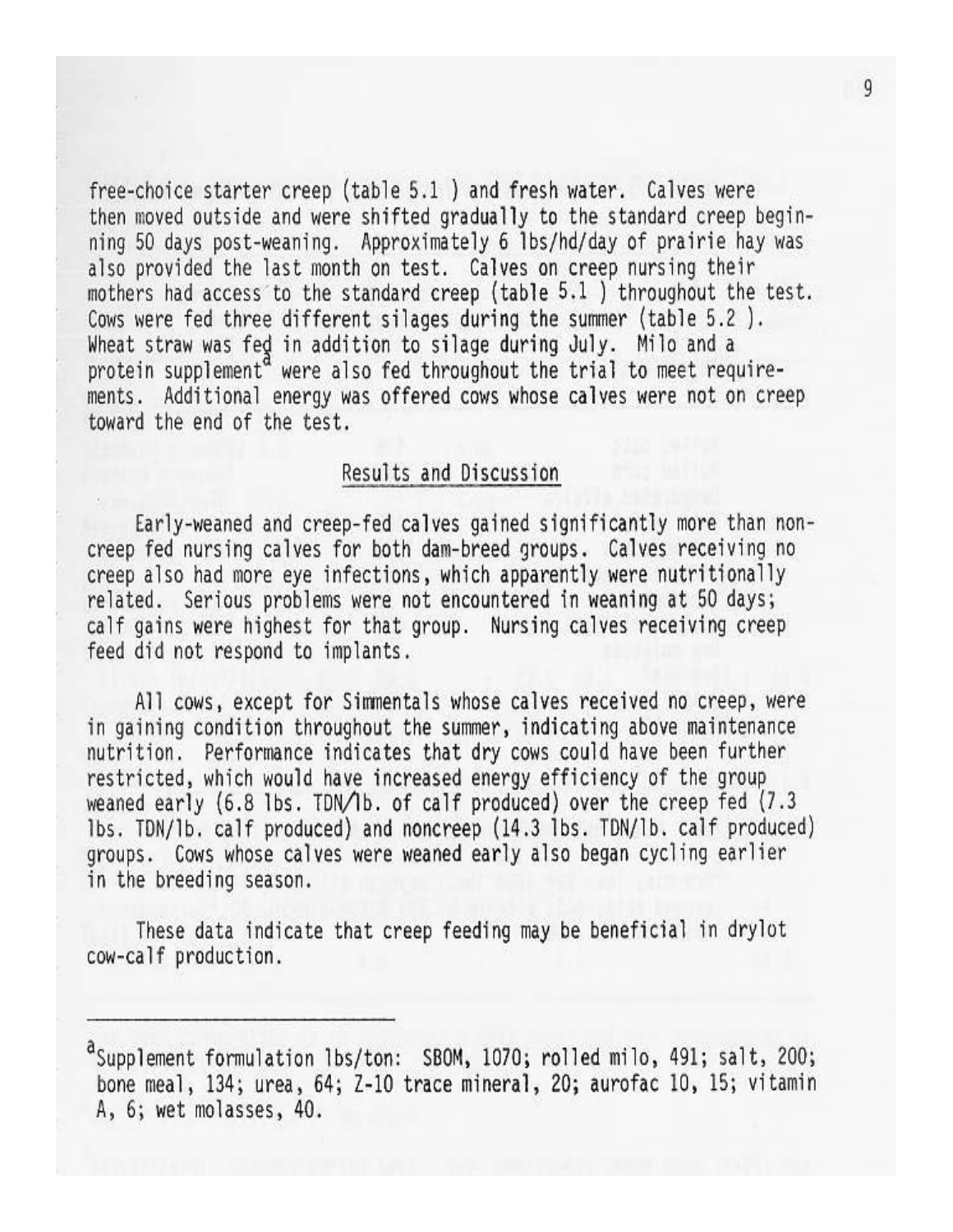| Ingredient              | Starter<br>creep<br>ration<br>(1bs.) | Standard<br>creep<br>ration<br>(lbs.) |  |
|-------------------------|--------------------------------------|---------------------------------------|--|
| Rolled oats             | 436                                  | 1300                                  |  |
| Rolled corn             | 742                                  | 366                                   |  |
| Dehydrated alfalfa      |                                      | 92                                    |  |
| Calf Manna <sup>d</sup> | 305                                  |                                       |  |
| Wet molasses            | 65                                   | 61                                    |  |
| Dicalcium phosphate     | 11                                   |                                       |  |
| Limestone               | 11                                   |                                       |  |
| Soybean oil meal        | 436                                  | 84                                    |  |
| Dry molasses            |                                      | 51                                    |  |
| Pre-mixb                | 22                                   |                                       |  |
| Salt                    | 22                                   | 10                                    |  |
| Aureo-10                | 15                                   | 14                                    |  |
|                         |                                      | 1998                                  |  |

Table 5.1. Creep rations for nursing and early-weaned calves.

<sup>a</sup>Calf Manna milk replacer is made by Albers Milling Co.

 $b_{Pre-mix, 1bs. per 1000 1bs.: soybean oil meal, 444; ground oats, 443; vitamin A, 33; Auremycin-10, 30; trace mineral, 50.$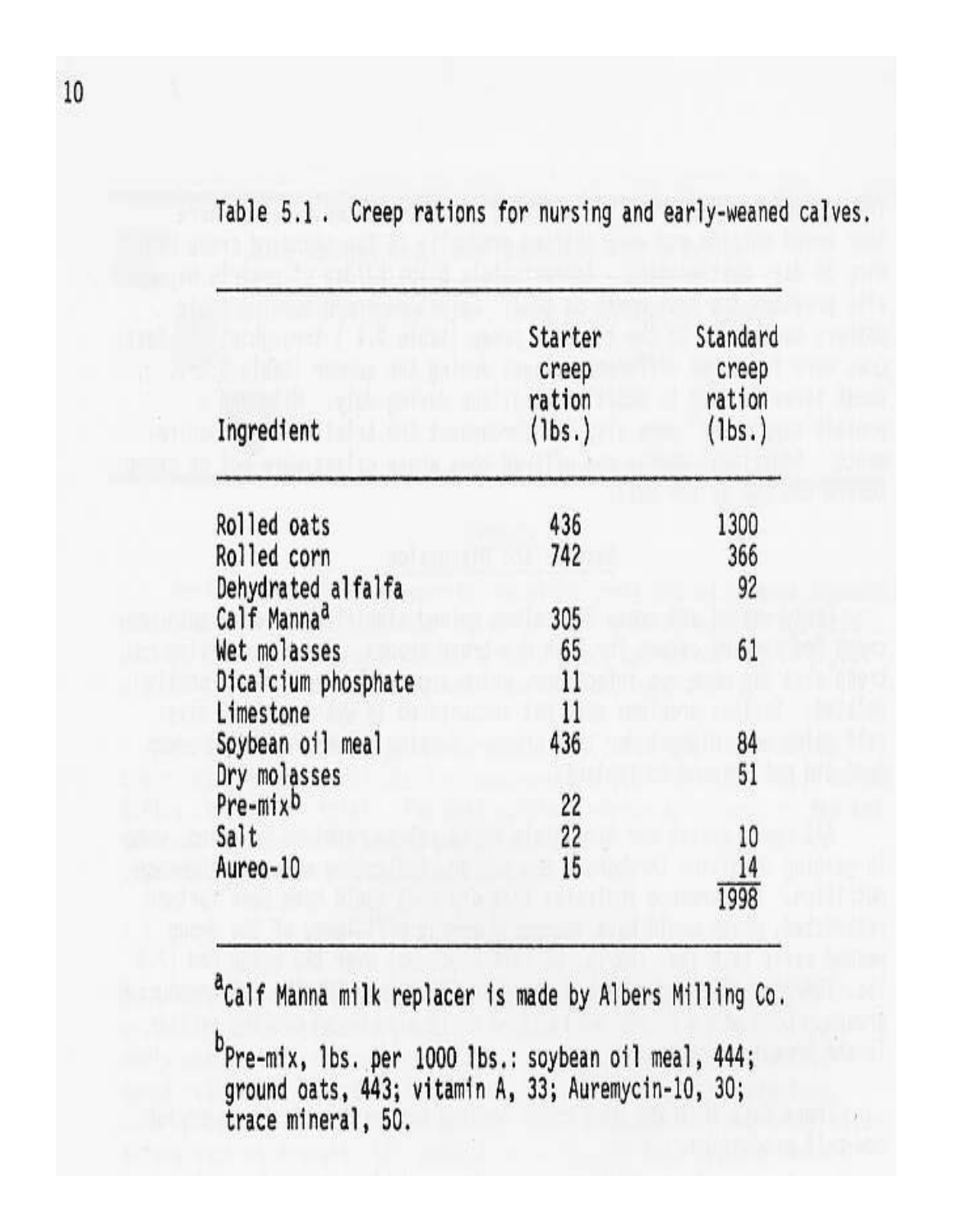|                                          |      | Weaned early<br>$\overline{2}$ |      | Creep fed<br>$\overline{2}$ |                             |      | Not creep fed<br>$\cdot$ 2 |                  |            |
|------------------------------------------|------|--------------------------------|------|-----------------------------|-----------------------------|------|----------------------------|------------------|------------|
| Item                                     | Calf | $\texttt{Dam}^{\textsf{S}}$    | Dam  | Calf                        | $\texttt{Dam}^{\textsf{S}}$ | Dam  | Calf                       | Dam <sup>S</sup> | <b>Dam</b> |
| Calves                                   |      |                                |      |                             |                             |      |                            |                  |            |
| Starter creep                            | 5.5  |                                |      |                             |                             |      |                            |                  |            |
| Standard creep                           | 9.9  |                                |      | 4.08                        |                             |      |                            |                  |            |
| Average creep                            |      |                                |      |                             |                             |      |                            |                  |            |
| consumption                              | 7.8  |                                |      | 4.08                        |                             |      |                            |                  |            |
| Average TDN                              |      |                                |      |                             |                             |      |                            |                  |            |
| consumption                              | 6.2  |                                |      | 3.1                         |                             |      |                            |                  |            |
| Dams                                     |      |                                |      |                             |                             |      |                            |                  |            |
| Sorghum silage                           |      |                                |      |                             |                             |      |                            |                  |            |
| $(5/10-6/1)$                             |      | 40                             | 35   |                             | 50                          | 40   |                            | 50               | 40         |
| Straw-alfalfa                            |      |                                |      |                             |                             |      |                            |                  |            |
| silage $(6/2 - 7/31)$                    |      | 18.3                           | 15.6 |                             | 27.4                        | 18.4 |                            | 27.4             | 18.4       |
| Excreta silage                           |      |                                |      |                             |                             |      |                            |                  |            |
| $(8/1 - 9/2)$                            |      | 38.7                           | 34.5 |                             | 45.5                        | 50   |                            | 54.5             | 60         |
| Milo <sup>3</sup>                        |      | 4                              | 4    |                             | 6                           | 6    |                            | 6                | 6          |
| Supplement                               |      |                                |      |                             | 1.5                         | 1.5  |                            | 1.5              | 1.5        |
| Average TDN                              |      |                                |      |                             |                             |      |                            |                  |            |
| consumption                              |      | 11.5                           | 10.5 |                             | 16                          | 13   |                            | 16.5             | 13.5       |
| Combination (Breed differences averaged) |      |                                |      |                             |                             |      |                            |                  |            |
| Cow + Calf TDN                           |      |                                |      |                             |                             |      |                            |                  |            |
| consumption <sup>4</sup>                 |      |                                | 17.2 |                             |                             | 17.6 |                            |                  | 15         |
| Total Cow-Calf                           |      |                                |      |                             |                             |      |                            |                  |            |
| TDN/lbs. calf gain                       |      |                                | 6.8  |                             |                             | 7.3  |                            |                  | 14.3       |

Table 5.2. Feed consumed (per head per day) by calves and dams<sup>1</sup> (lbs.).

 $1$ Dam feed consumption is to September 2 (115 days) and calf consumption is to August 25 (107).

 $2$ Dam<sup>S</sup> = Simmental; Dam<sup>H</sup> = Hereford.

3Actual levels changed during test: dry cows (2-4); creep cows (4-6); noncreep (4-8).

<sup>4</sup>Feed TDN, calculated from crude fiber and NRC values, were: sorghum silage,<br>67%; straw-alfalfa, 53%; excreta silage, 55%; starter creep, 82%; standard<br>creep, 76%; wheat straw, 30% (fed in addition to straw-alfalfa silag  $days)$ .